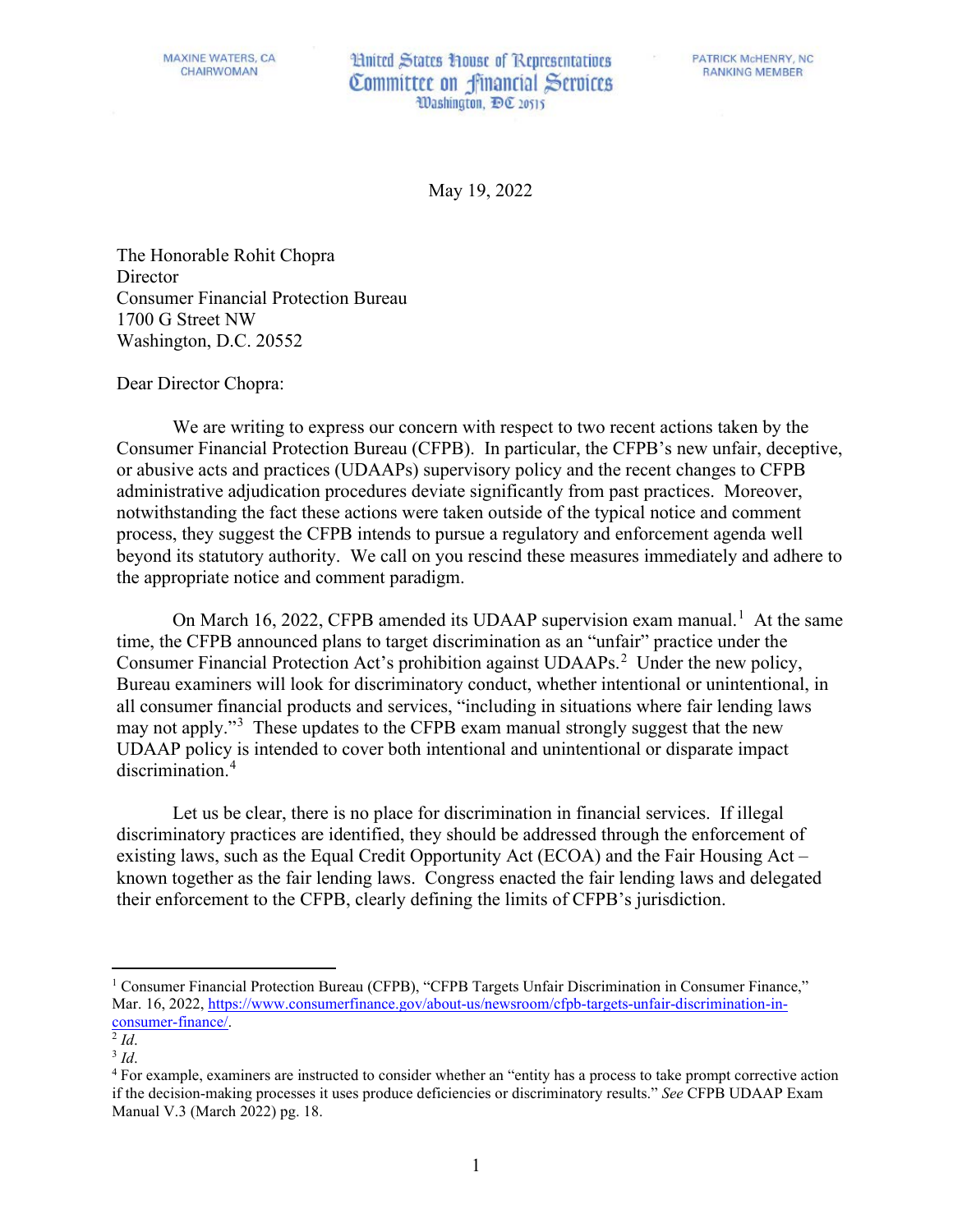Extending ECOA's disparate treatment and disparate impact analysis to non-credit financial products and services ignores these clear limits. Moreover, the CFPB's recent decision to fundamentally alter long-standing fair lending policy was made outside of the rulemaking process. The CFPB did not solicit public input or provide any prior notice to those who must comply with a new "theory" of liability. Instead, the changes were communicated through press release, blog post, and exam manual update. These channels do not satisfy the requirements of the Administrative Procedure Act (APA) and circumvent judicial review.

In addition to radically reinterpreting UDAAP, changes to the way the CFPB will supervise for UDAAP will impose significant new responsibilities on supervised entities. For example, the CFPB announced that "examiners will require supervised companies to show their processes for assessing risks and discriminatory outcomes, including documentation of customer demographics and the impact of products and fees on different demographic groups," and examiners "will look at how companies test and monitor their decision-making processes for unfair discrimination, as well as discrimination under ECOA." We would remind the CFPB that under its own Role of Supervisory Guidance rule, "unlike a law or regulation, supervisory guidance does not have the force and effect of law, and the Bureau does not take enforcement actions based on supervisory guidance."[5](#page-1-0)

Our concerns with the new UDAAP policy are heightened even more by the changes recently made to the rules governing CFPB administrative adjudications. On February 22, 2022, the CFPB quietly issued a procedural rule to update its Rules of Practice for Adjudication Proceedings (Rules of Practice).<sup>[6](#page-1-1)</sup> The Rules of Practice were effective immediately and provide significant new powers to the CFPB Director, limit due process rights, and will contribute to the formation of partisan, and not durable, jurisprudence.<sup>[7](#page-1-2)</sup>

This action is disturbing. Not only is it contrary to your comments about intending to establish durable jurisprudence made during testimony before the House Financial Services Committee in October 2021, but it does not abide by typical notice and comment procedures. It is worth noting that on March 22, 2022, other prudential regulators issued an interagency proposal for comment as they seek to update certain parts of their policies and procedures governing administrative proceedings.<sup>[8](#page-1-3)</sup>

Moreover, the CFPB did not issue a press release or public statement when publishing the revised Rules of Practice. In fact, it was only noted at the end of the announcement in the federal register that it "welcomes comments on this rule, and the Bureau may make further amendments if it receives comments warranting changes."<sup>[9](#page-1-4)</sup> Equally disturbing, the comment period closed

<span id="page-1-1"></span><sup>6</sup> CFPB, "Interim Final Rule: Rules of Practice for Adjudication Proceedings" Feb. 22, 2022,<br>https://www.consumerfinance.gov/rules-policy/final-rules/rules-of-practice-for-adjudication-proceedings/.

<span id="page-1-0"></span><sup>&</sup>lt;sup>5</sup> Appendix A to 12 CFR § 1074, Statement Clarifying the Role of Supervisory Guidance.

<span id="page-1-2"></span><sup>&</sup>lt;sup>7</sup> See U.S. Chamber of Commerce, et. al., comment letter, [https://www.regulations.gov/comment/CFPB-2022-0009-](https://www.regulations.gov/comment/CFPB-2022-0009-0006) [0006.](https://www.regulations.gov/comment/CFPB-2022-0009-0006)<br><sup>8</sup> Office of the Comptroller of the Currency, Treasury; Board of Governors of the Federal Reserve System; Federal

<span id="page-1-3"></span>Deposit Insurance Corporation; National Credit Union Administration, "Rules of Practice and Procedure," Mar. 22, 2022, [https://www.federalregister.gov/documents/2022/04/13/2022-04454/rules-of-practice-and-procedure.](https://www.federalregister.gov/documents/2022/04/13/2022-04454/rules-of-practice-and-procedure)<br><sup>9</sup> CFPB, "Rules of Practice for Adjudication Proceedings," Feb. 22, 2022,

<span id="page-1-4"></span>[https://www.federalregister.gov/documents/2022/02/22/2022-02863/rules-of-practice-for-adjudication-proceedings.](https://www.federalregister.gov/documents/2022/02/22/2022-02863/rules-of-practice-for-adjudication-proceedings)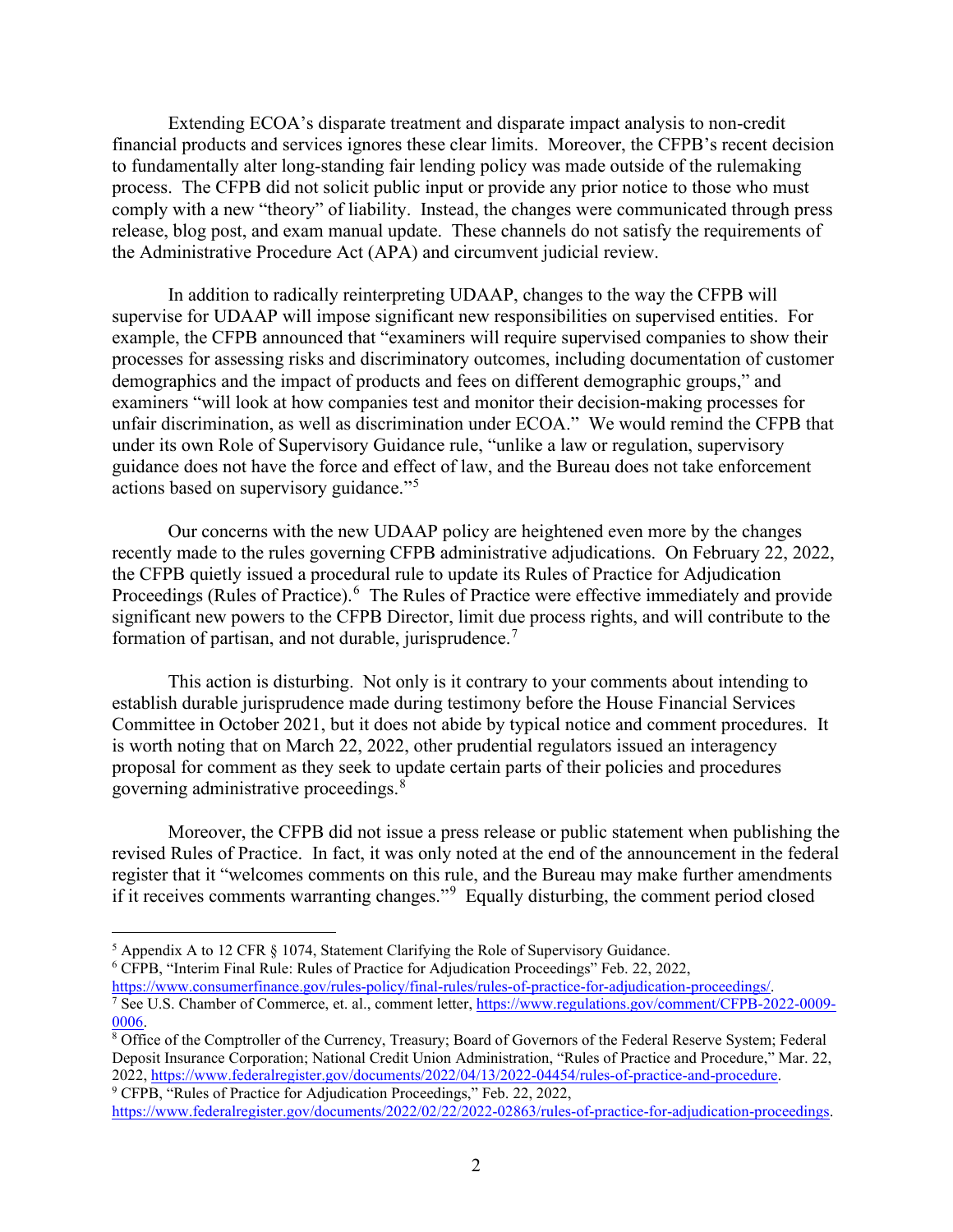April 8, 2022. In light of comments since received by the CFPB, we believe it is appropriate for the CFPB to immediately revert back to the previous Rules of Practice and conduct notice and comment rulemaking before the any new procedures become effective.<sup>[10](#page-2-0)</sup> This is critical. In the past, Article III courts have found the CFPB's administrative adjudication process to have been abused. Specifically, the CFPB used its in-house adjudication process to apply new regulatory interpretations to conduct that occurred before the new interpretation was issued and before any entity could reasonably have had fair notice. $11$ 

Considering the significance of the changes adopted under the new UDAAP policy, we believe it would be inappropriate for the CFPB to pursue actions under the policy through the administrative adjudication process. The new interpretation within the policy should be considered by a non-partisan, independent judge. We believe this should be the practice for all cases but particularly when the CFPB circumvents the rulemaking process. The CFPB must not pursue actions under these theories and then be allowed to judge the legality of its own actions and processes and impose significant penalties. Given the CFPB's unprecedented and expansive new self-appointed authorities we request answers to the following questions:

- 1. Does the CFPB believe that entities regulated by the CFPB should change their practices or take additional steps—for example by seeking demographic information or language preference information on customers where not already required to do so by law—in response to these changes to the examination manual?
	- a. If yes, does the CFPB believe its official statements on supervisory guidance not creating new obligations nor providing a basis for CFPB enforcement to no longer be accurate?
	- b. If yes, why did the CFPB choose to circumvent the Administrative Procedure Act (APA) which is generally required for announcing significant and binding new regulatory requirements?
- 2. Is the CFPB pursuing any enforcement matters under this theory of unfairness? Does the CFPB expect covered entities to retroactively comply with the new supervisory guidance?
- 3. On what date did the CFPB begin pursuing the inclusion of "discriminatory" conduct under UDAAP in relation to supervisory responsibilities?
- 4. What correspondence, including written (email, text, other documentation), verbal, or in person and what internal or external staff were involved in making the determination that the discriminatory conduct would fall under UDAAP in a supervisory matter?

<span id="page-2-0"></span><sup>&</sup>lt;sup>10</sup> See U.S. Chamber of Commerce, et. al., "Comment from U.S. Chamber of Commerce," Apr. 8, 2022, https://www.regulations.gov/comment/CFPB-2022-0009-0006.

<span id="page-2-1"></span> $\frac{11}{11}$  *PHH Corp. v. CFPB*, 881 F.3d 75 (D.C. Cir. 2018) (en banc) [Reinstating portions of the earlier panel's decision in *PHH Corp. v. CFPB*, 839 F.3d 1, 39-44 (D.C. Cir. 2016), vacated upon grant of reh'g en banc (Feb. 16, 2017), specifically the panel's rejection of the CFPB Director's interpretation of the anti-kickback provision of the Real Estate Settlement Procedures Act (RESPA), his attempt to apply that interpretation retroactively, his construction of RESPA's limitations provision, and his theory that the CFPB is bound by no limitations period in any administrative enforcement action under any of the laws the agency administers.].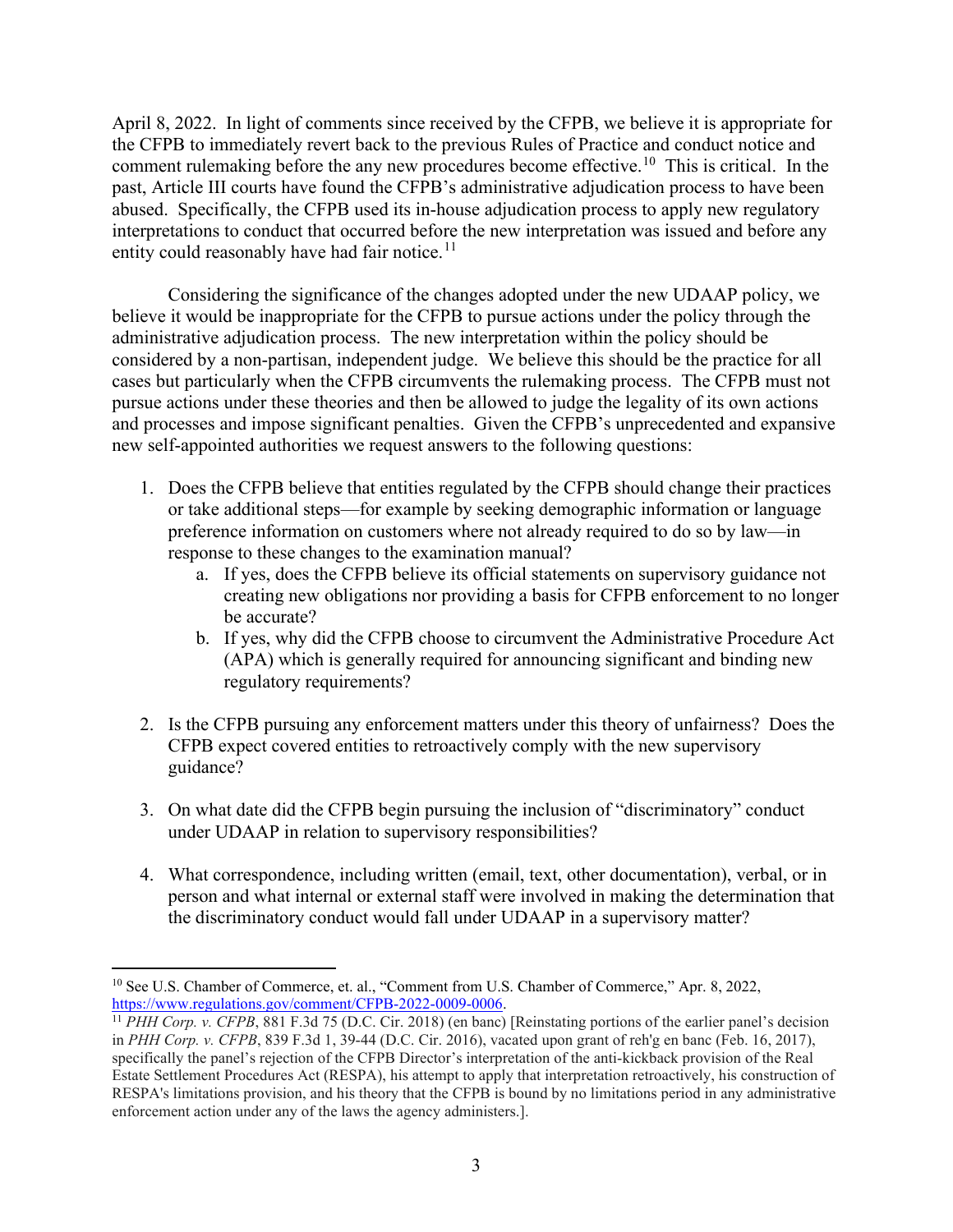5. Has the CFPB conducted any type of cost-benefit or regulatory impact analysis on how these new powers and procedures will affect consumers and consumer choice in financial services?

Additionally, we request that any documentation referenced in the questions included in this letter be submitted with your responses in an unredacted form.

Sincerely,

aturel 7. he Hen

Am Wager  $\overline{\phantom{a}}$ 

Ann Wagner Pete Sessions

Bill Posey<br>
Committee on Financial Services<br>
Committee on Financial Services<br>
Committee on Financial Services Committee on Financial Services

 $\blacksquare$ 

Andy Barr Roger Williams

Strench Hir

French Hill Tom Emmer

 $\mathcal{L}$  , and the contract of the contract of the contract of the contract of the contract of the contract of the contract of the contract of the contract of the contract of the contract of the contract of the contract o

Patrick McHenry Blaine Luetkemeyer Ranking Member **Ranking Member** Ranking Member on the Subcommittee on Consumer Protection and Financial **Institutions** 

Vice Ranking Member **Committee on Financial Services** 

El Huizega  $\overline{0}$  ,  $\overline{0}$  ,  $\overline{0}$  ,  $\overline{0}$  ,  $\overline{0}$  ,  $\overline{0}$  ,  $\overline{0}$  ,  $\overline{0}$  ,  $\overline{0}$ 

Rogen Keeinnis

Committee on Financial Services Committee on Financial Services

 $\mathcal{A}$  , we can consider the contract of the contract of the contract of the contract of the contract of the contract of the contract of the contract of the contract of the contract of the contract of the contract of th

Committee on Financial Services Committee on Financial Services